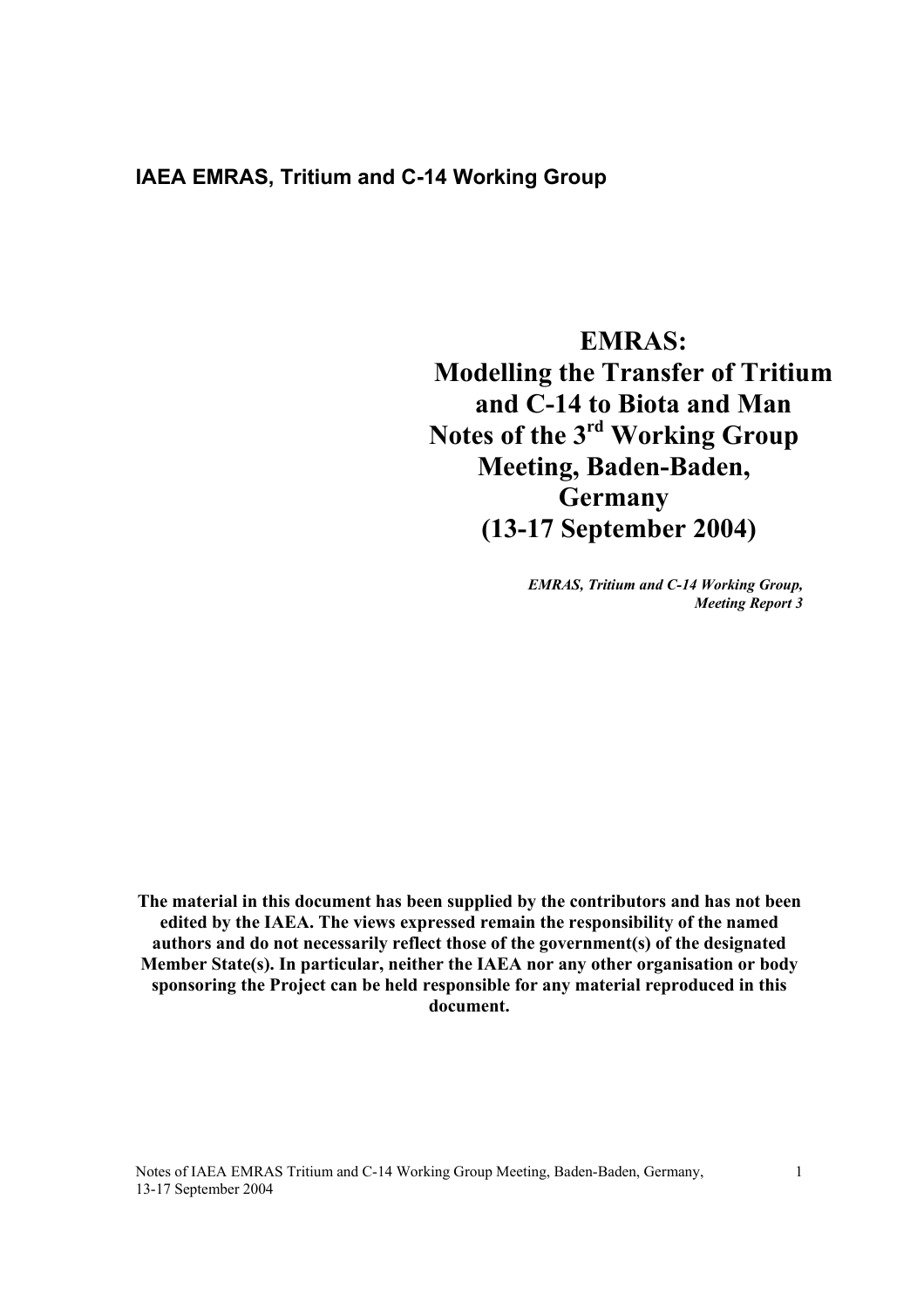## **Notes of the IAEA EMRAS Tritium and C-14 Working Group Meeting, Baden-Baden, Germany (13-17 September 2004)**

#### *History:*

The third meeting of the IAEA EMRAS Tritium and C-14 Working Group was held in Baden-Baden, Germany, as part of the 7<sup>th</sup> International Conference on Tritium Science and Technology (Tritium 2004). The meeting was hosted by Forschungzentrum, Karlsruhe.

These Meeting Notes have been prepared by A. Venter (Technical Secretariat), P. Davis (Working Group Leader) and M. Balonov/T. Cabianca (Scientific Secretariat). In addition, the following people who attended the meeting contributed to the discussions and decisions documented in these Meeting Notes:

| <b>Name</b>      | Organisation                         | Country  |
|------------------|--------------------------------------|----------|
| J Aign           | Munich Technical University          | Germany  |
| M Atarashi-Andoh | <b>JAERI</b>                         | Japan    |
| F Baumgartner    | Munich Technical University          | Germany  |
| D Cutts          | Food Standards Agency                | UK       |
| D Galeriu        | IFIN                                 | Romania  |
| V Golubeva       | <b>VNIIEF</b>                        | Russia   |
| P Guetat         | CEA.                                 | France   |
| Y Inoue          | <b>NIRS</b>                          | Japan    |
| H Kakiuchi       | Institute for Environmental Sciences | Japan    |
| J Kozar Lagar    | Jozef Stefan Institute               | Slovenia |
| S Mayrin         | VNIIEF                               | Russia   |
| N Momoshima      | Kumamoto University                  | Japan    |
| L Patryl         | <b>CEA</b>                           | France   |
| W Raskob         | Forschungzentrum Karlsruhe           | Germany  |
| M Saito          | Safety Reassurance Academy           | Japan    |
| H Takeda         | <b>NIRS</b>                          | Japan    |
| B Wierczinski    | Munich Technical University          | Germany  |
| K Yamamoto       | <b>NIRS</b>                          | Japan    |

Financial support of the Technical Secretariat by GE Healthcare (UK) and the Food Standards Agency (UK), and of the Working Group Leader by the CANDU Owner's Group (Canada), is gratefully acknowledged.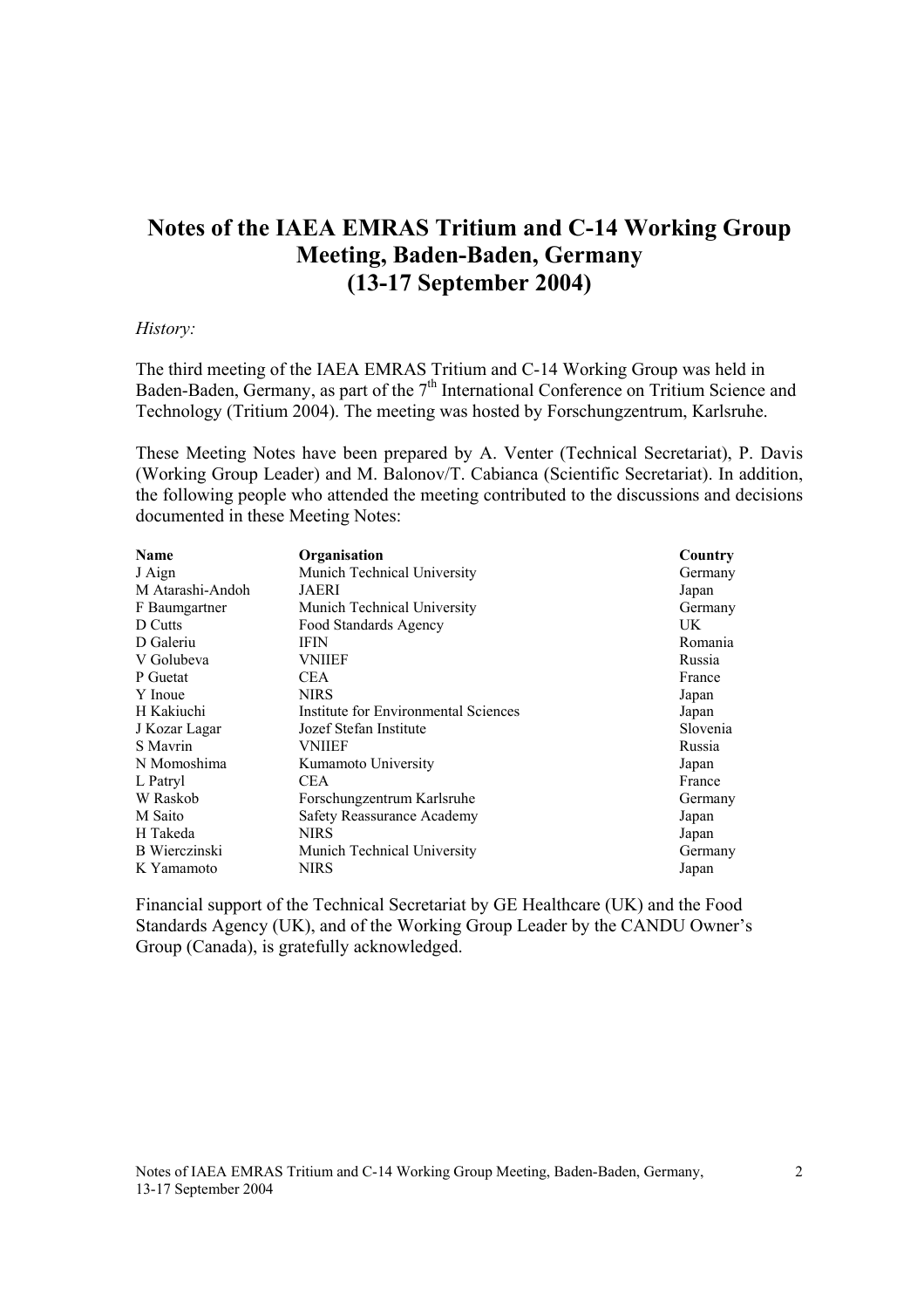## **Introduction**

The third meeting of the EMRAS Tritium and C-14 Working Group was held in Baden-Baden, Germany, on 13-17 September 2004. It was hosted by Forschungzentrum, Karlsruhe, as part of the 7<sup>th</sup> International Conference on Tritium Science and Technology (Tritium 2004). The objectives of the meeting were the following:

- discuss the draft reports for the Perch Lake and Soy Bean Scenarios;
- present and discuss preliminary results for the Pickering Scenario, and for the scenarios involving hypothetical short-term tritium releases;
- finalize the Pine Tree Scenario:
- present qualitative results from the experiments on fresh water mussels undertaken at Chalk River Laboratories and decide whether the data can be used as the basis for a scenario;
- continue discussion of data sets involving tritium dynamics in large animals and fish;
- continue discussion of C-14 data sets and decide on C-14 scenarios;
- plan future work activities.

Participants were welcomed to the meeting by the Working Group Leader, Phil Davis. Participants introduced themselves and briefly described their background and interest in the working group.

## **Draft report on the Perch Lake Scenario**

Phil Davis gave a brief summary of the Perch Lake Scenario, and then tabled the draft report, which presently contains introductory material plus an analysis of the results for algae and bullheads. Sections on worts, cattails, clams, pike and sediments are still to be written. The following points emerged from the discussion:

- Most modellers assumed HTO concentrations in algae were equal to local water concentrations and obtained results in good agreement with the observations.
- Predicted OBT concentrations in algae showed greater variability due to different choices for the isotopic discrimination factor.
- The OBT/HTO ratio in algae is different for UK and Canadian data. The reason for this is not clear.
- The observations show that HTO concentrations in bullheads are the same as the average concentration in all bottom waters, since bullheads are benthic fish (bottom feeders). On the whole, predicted HTO concentrations in bullheads were in good agreement with the observations; the few cases of large differences were due to incorrect assumptions regarding the degree to which the fish draw tritium from the sediments.
- Most modellers assumed OBT concentrations in bullheads were proportional to the HTO concentrations and did not consider what the fish eat, or OBT formation in the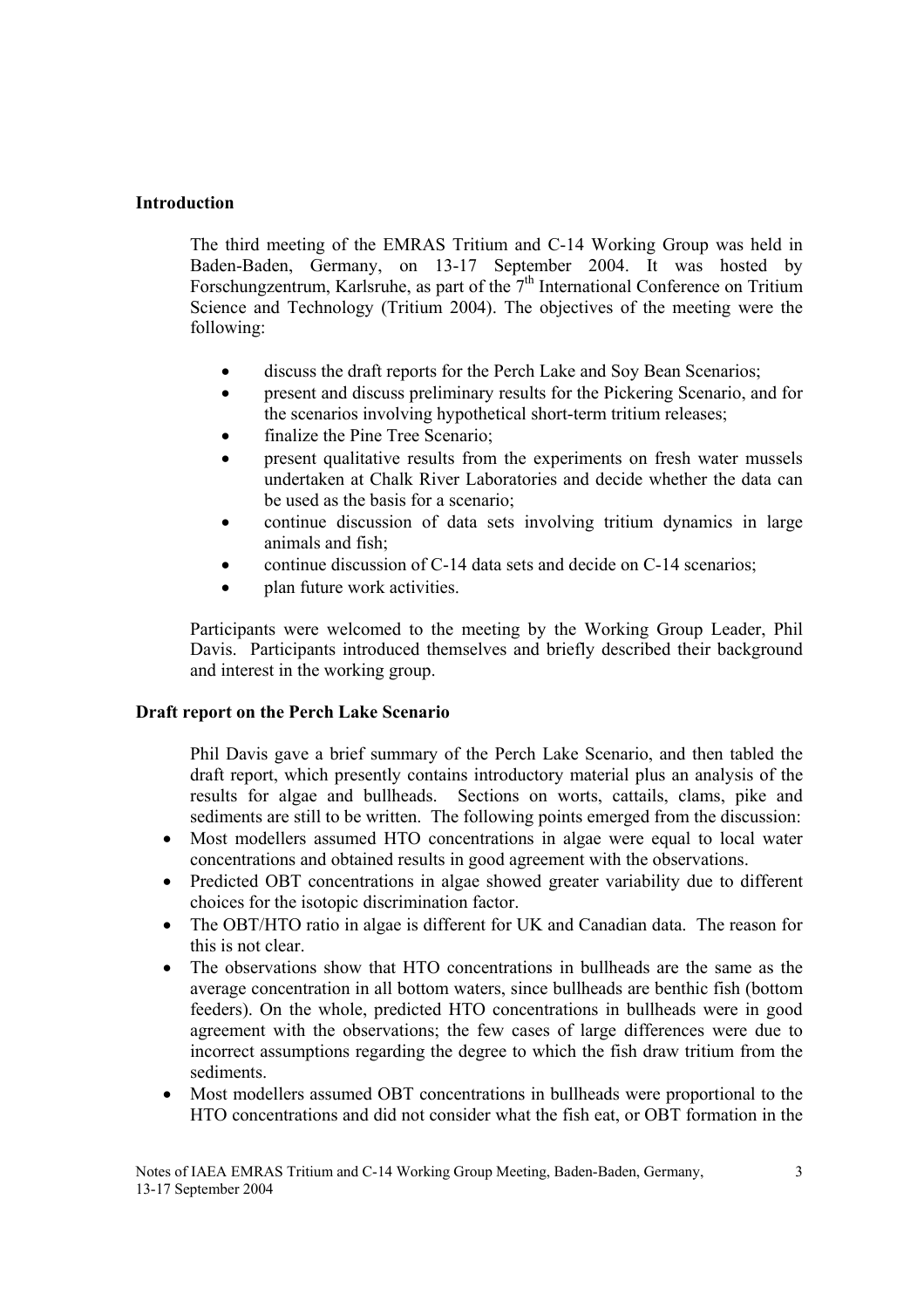fish. None of the modelers did any sort of time-averaging when calculating OBT concentrations, even though the metabolic turnover for OBT is slower than for HTO. The predictions showed considerable scatter among models and 4 of the 8 results did not agree with the observation even when uncertainties were taken into account.

- Uncertainties: The magnitudes of the uncertainties in the predictions varied greatly among models and were very high for some models. The uncertainty results for all endpoints will be investigated in more detail in the future.
- The observed OBT concentration in fish was larger than the observed OBT concentration in plants. This could be because OBT formation in fish is due to metabolic processes, though such formation is expected to be low. Alternatively, OBT residence times may be different in plants than in fish. The tritium concentrations in the lake show a slow decrease over time and the high OBT concentration in fish (compared to that in plants) may be a memory effect.
- The observed OBT concentrations in sediments, which are made up primarily of decaying plant material, were only about half the concentrations in fish or plants. This is probably because OBT is broken down to HTO when the plants decay/decompose.
- Some modelers predicted different tritium concentrations in different parts of the fish, although the data show clearly that this is not the case.

There will be an appendix with a description of each model in the final TECDOC.

#### **Draft report on the Soy Bean Scenario**

The draft soy bean report was presented by Phil Davis in the absence of the scenario leader, Hansoo Lee. The current version of the report includes the scenario description, the observed HTO and OBT concentrations, a graphical comparison of predictions and observations and a brief discussion of some of the results. Discussion in Baden-Baden centred on a number of questions that Hansoo put forward prior to the meeting.

Participants questioned whether the initial observed ratio of the HTO concentration in plants to the HTO concentration in air moisture was correct/sensible, since it was quite low. This ratio depends on temperature and it was concluded that the ratio could be reasonable given the observed high temperature in the chamber during exposure. However, the models tend to overpredict the observed value.

Most models underpredicted the HTO concentration in plants towards the end of the simulation period. The reason for this is not entirely clear. The concentrations may remain high due to the breakdown of OBT. Alternatively, some HTO taken up by leaves may be immediately sequestered in the roots and stems and recycled back to leaves during the fruiting period. There is some storage in different parts of the crop but this is difficult to model. The differences in the observed time-dependent behaviour of the HTO concentrations in experiments SB1 and SB4 are likely due to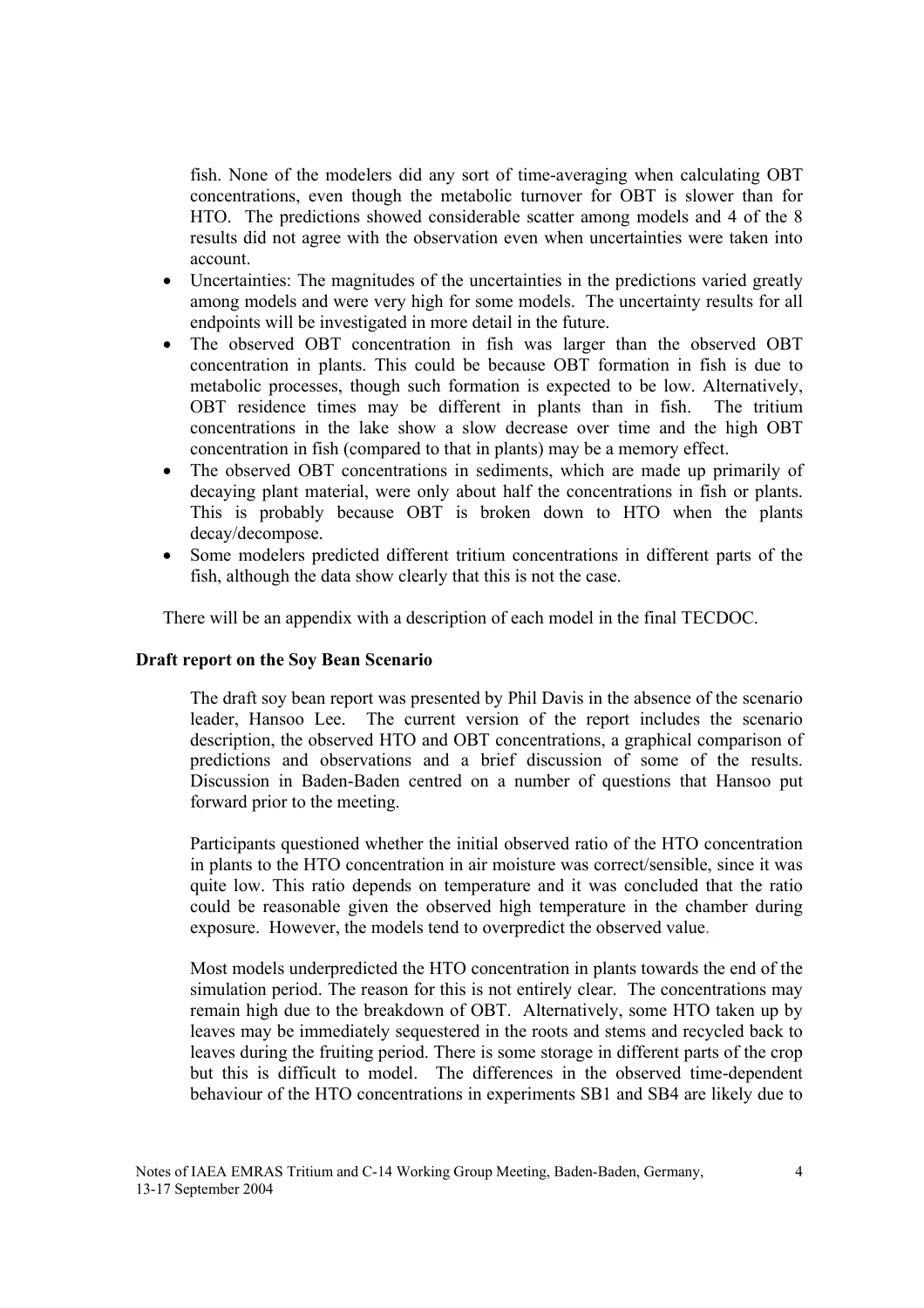the different growth stages of the plants during exposure and the different climate conditions experienced by the plants after exposure.

Tritium concentrations in the plants are expected to depend strongly on the growth rate in the non-linear stage of growth, but less so in the linear phase. There was some concern that the growth models used in the codes, which reflect an average plant, do not describe very well the individual plants used in the study, which varied quite a bit from one to another.

The predictions vary greatly from model to model. This needs to be resolved. The scenario leader needs more information from modellers on their conceptual approaches and model parameter values.

#### **First round of calculations for the Pickering scenario**

The scenario leader, Phil Davis, gave a short summary of the Pickering Scenario. Results were received from 6 participants, and those present at the meeting gave short overviews of their models.

Results were presented for soil, animal feed, garden vegetables and fruit, chicken products and cow products. For a given model, predicted/observed ratios for all samples in a given category were averaged over all sites and over both sampling periods.

Soil: The predictions were within 20% of the observations for most models.

Forage crops: The predictions were good for DF8 in July but the models overpredicted at other sites and times by a factor of more than 2 on average. The overpredictions were largest for F27, where there is some concern that the observed air concentrations are too high. When the results for F27 were left out of the average, the agreement between predictions and observations was better, but the models still overestimated the concentrations in forage crops by about 75%.

Fruit and vegetables: All modellers overpredicted the observed concentrations by a factor of more than 3 on average. The overprediction was greatest for root crops, followed by fruit, non-leafy vegetables and leafy vegetables. Since fruit and vegetables were sampled only at F27, the differences between predictions and observations could be due in part to uncertainties in the air concentrations.

Animal products: The P/O ratios for chicken and eggs (sampled at F27 only) ranged from 0.5 to 4.5; and those for milk and beef from 0.5 to 3. The ratios were essentially the same for chickens and eggs and for beef and milk. For beef and milk, the modelers had to take into account the fact that the cows ate crops grown in the previous year.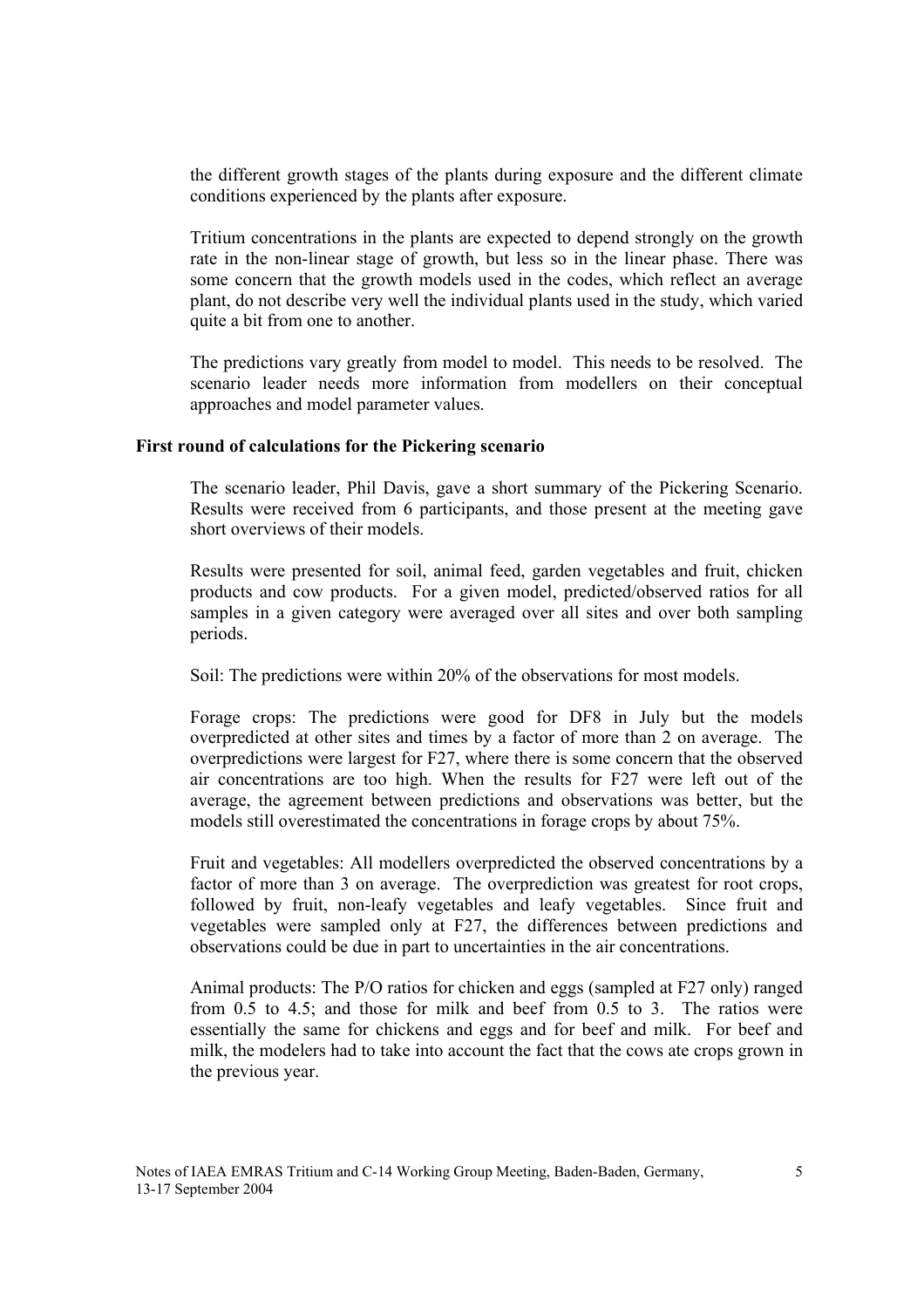Because some submitted results were clearly in error, and because other modelers have expressed an interest in participating in this scenario, the observed data will be released only at the end November 2004. The scenario will remain open and new or revised results can be submitted until this time.

## **Scenarios for hypothetical short-term releases**

The purpose of modelling hypothetical scenarios is to provide guidance to decision makers in the event of an acute tritium release to the atmosphere. The first 24 hours would be the most crucial in terms of HTO; OBT would be of importance at later times when foods are harvested. The assumption for the first round of calculations is that 10 g of tritium (as either HT or HTO) is released over a period of 1 hr. The calculation period is 1 year. Seven participants submitted results.

The scenarios aim to answer questions such as the following:

- Based on total dose without intervention, are protective measures required at any downwind distance within 30 km of the release point?
- Do doses to both children and adults need to be considered?
- What vegetables should be banned from public consumption?
- How long must agricultural activities be suspended before crops can once more be planted in contaminated soil?
- How long do cows have to be removed from pasture?
- What should a post-release monitoring plan consist of?
- How should contaminated products be disposed of?
- What is an appropriate reference activity<sup>1</sup> at which the international trade of contaminated products would be restricted?

Limits on trade are normally based on concentrations in foods and are deduced from the relevant dose limits. (An IAEA Safety Guide on this issue is being produced. Further information can be obtained from Mikhail Balonov.) This is a meaningful process for radionuclides that move slowly in the environment, but is not appropriate for tritium, for which concentrations vary rapidly over time. Tiberio Cabianca suggested that the EMRAS Tritium WG is not the appropriate forum for discussing trade limits or intervention levels.

The initial results of the first round of calculations were presented by the scenario leader, Philippe Guetat. Results were normalised to air concentrations, deposition to crops, and deposition to soil, as appropriate, to reduce the impact of errors in one part of the calculation on subsequent parts.

Case 1 (HTO release in unstable conditions)

 $\overline{a}$ 

The air concentrations predicted by the various models varied by a factor of 10 at a downwind distance of 300 m and a factor of 100 at 30 km. This is believed be due primarily to the choice of stability class, with differences in roughness length and

<sup>&</sup>lt;sup>1</sup> Tritium reference level for international trade in foods is 10 000 Bq/kg (to be approved).

Notes of IAEA EMRAS Tritium and C-14 Working Group Meeting, Baden-Baden, Germany, 13-17 September 2004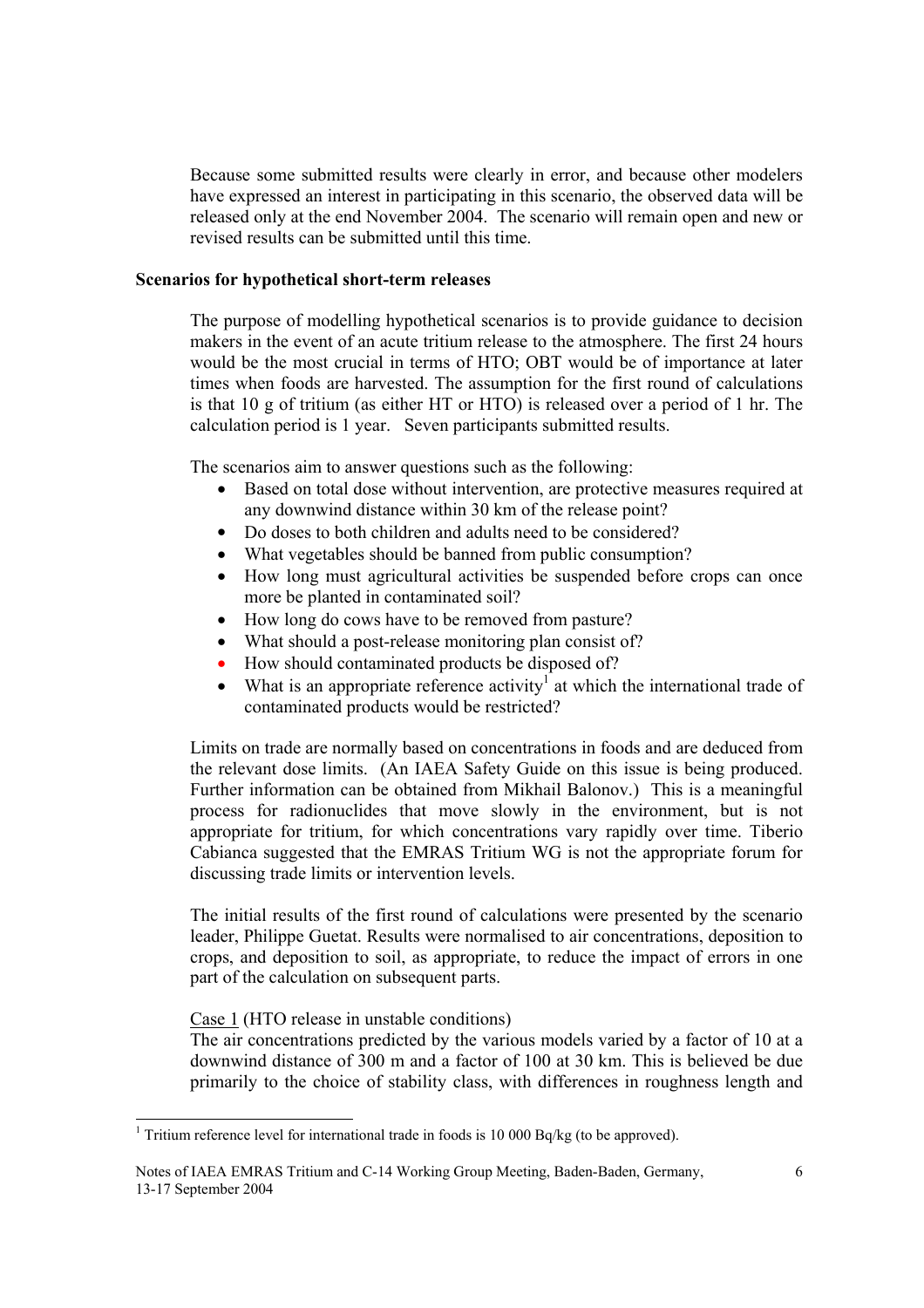dispersion parameters also contributing. All of these variables need to be defined more precisely.

Case 2 (HTO release in neutral conditions during rain) The results agreed to within a factor 2-5.

Case 3 (HTO release in stable conditions)

Air concentrations at 1 km varied by 2-3 orders of magnitude, which is again likely due to the choice of stability class, roughness length and dispersion parameters.

The distribution of ingestion dose varied greatly between models. In the German and French models, the largest contributor to ingestion dose was cereal; in the Japanese and Korean models, it was garden vegetables; and in the Canadian model it was meat and milk. It was noted that Japanese parameter values were different from European values, even though consumption values were specified in the scenario. There was little difference between modelled adult and child doses. Given the large variation in the predictions, it was decided to delay a detailed discussion of the results until a second round of calculations could be carried out with a more tightly defined scenario.

One of the aims of the exercise is to identify those processes that need to be included in the models. It was decided that an interaction matrix (a matrix classifying the processes with respect to importance and documenting the way they are treated (or not treated) in the various models) could be helpful.

Results for HT releases were not discussed, but HT inventories are too small to be significant in terms of dose. The revised scenario description will address the amount of tritium assumed to be released.

The revised scenario incorporating the additional information will be distributed at the end of October for the next round of calculations. Crops can be grouped into broad categories (root vegetables, green vegetables, etc) if desired. Infant doses will be requested for one case only, to be decided by the scenario leader. The Technical Secretariat will provide information on the processing factor for cheese. Results should be returned in the format specified no later than 20 January 2005.

## **Pine tree Scenario**

Yoshi Inoue gave an overview of the Pine Tree scenario, which has changed since the last meeting to incorporate groundwater information. Release rates are monitored at two facilities, JAERI (HTO only) and JNC (both HTO and HT) and endpoints are calculated primarily at monitoring point MS2. A revised scenario that takes into account comments made at the meeting will be issued during the first week of October 2004. Modellers should return results by 15 February 2005.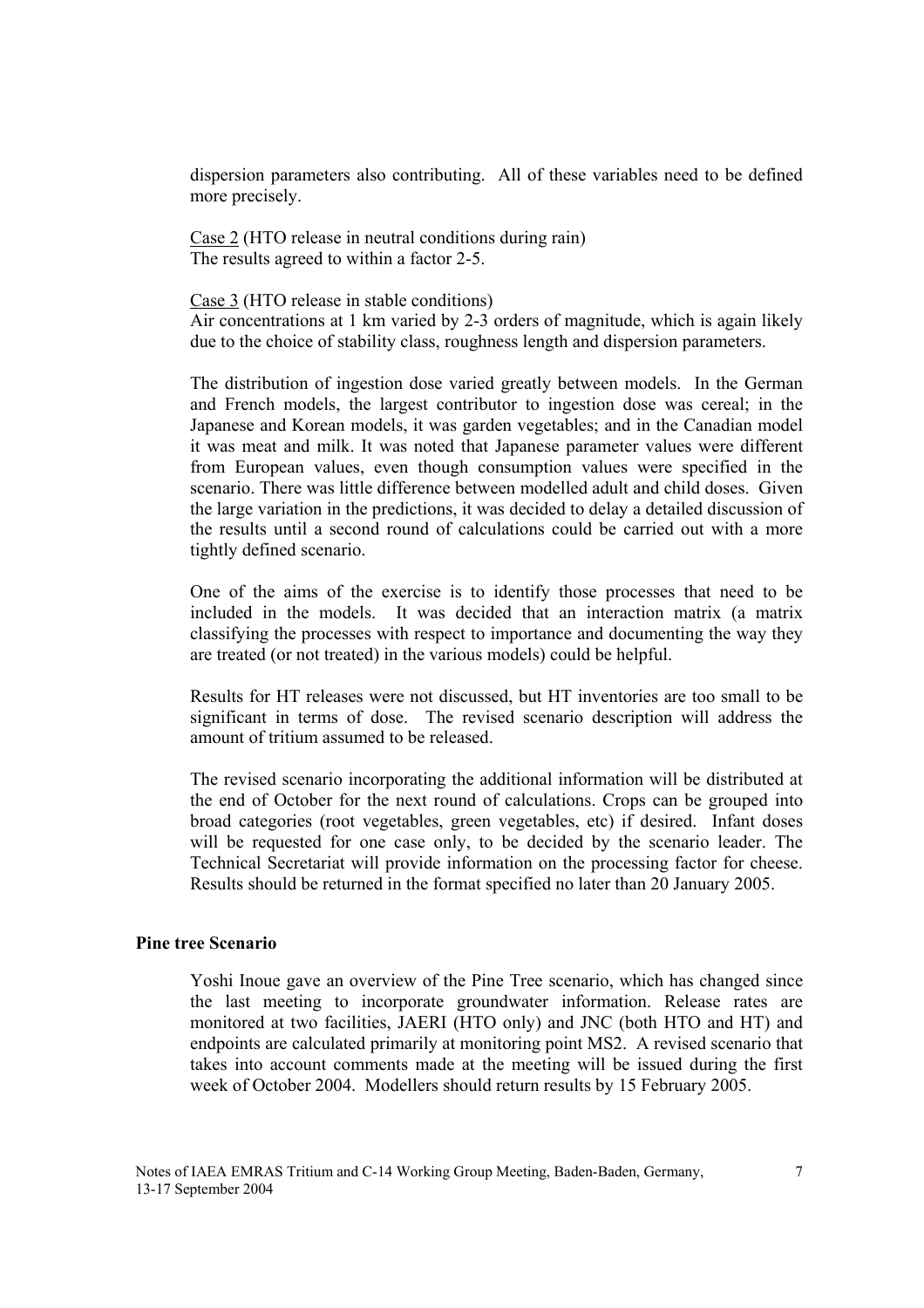#### **Additional tritium test scenarios**

#### *Experiments with animals*

Birgit Wierczinski (Technical University, Munich) is liaising with the **Russian**  Institute of Agricultural **Radiology and** Ecology, Obninsk, –with the aim to undertake tritium experiments with animals under the ISTC programme. Birgit gave an update on the contact with Obninsk, where it is possible to do experiments (inhalation and ingestion) with chickens, sheep and cows (see attached document). A major factor in the discussions was the ethics of performing such experiments, including the need to keep the number of animals involved to a minimum and the need to design the experiments to minimize the number of animals sacrificed.

#### Chickens:

The meeting felt that transfer via inhalation is too low to justify killing animals. The tritium concentration resulting from this pathway can be evaluated from analysing urine and blood (weighing chickens with every analysis), keeping in mind that OBT in blood is a conservative estimate of OBT in meat. It would also be important to determine the water balance of the chickens (i.e. respiration rate, air moisture and temperature). It was finally decided that the inhalation pathway for chickens should not be included in the experiments.

Further discussion centred on the ingestion pathway, and whether special grain would have to be grown, how long the chickens should eat the grain (instantaneous vs. continuous ingestion) and how the chickens should be fed (natural grazing vs. intravenous). To minimize stress conditions the chickens should be allowed to graze naturally. Chickens would ingest both HTO and OBT (in the grain). Local radiation protection procedures should be considered when producing the contaminated grain. The background tritium concentration in air should also be determined, as any tritium in the air will contribute to tritium in the grain and the animals, even if very little. The tritium concentration in the grain should be uniform and sufficiently high to allow concentrations to be measured with little uncertainty. The number of chickens that have to be sacrificed can be reduced by emphasizing eggs in the study.

#### Sheep:

The meeting decided that sheep do not need to be sacrificed to determine the contribution of the inhalation pathway. The inhalation rate of sheep should be measured, and the concentration in meat can be approximated by analysis of blood and urine.

To determine the contribution of the ingestion pathway, and to follow the build-up of tritium in the body, sheep probably need to be fed continuously for 2-3 days. Once the feed has been stopped, tritium decay can be followed. There was considerable discussion on how the feed should be administered and whether instantaneous or continuous feeding would be easier from a practical point of view. HTO and OBT (i.e. water and food) need to be administered in separate experiments.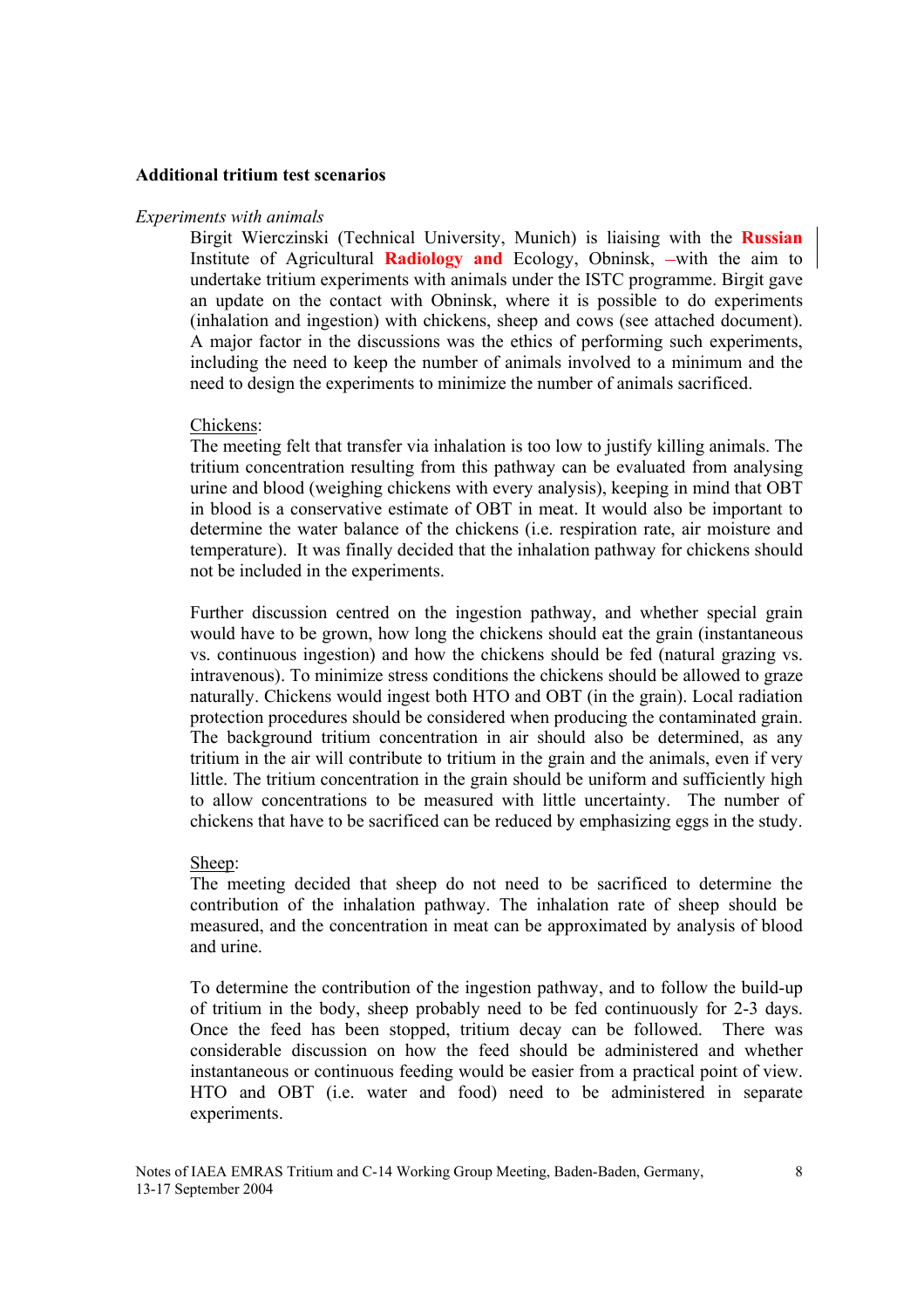It was suggested that pigs should be used instead of sheep, as the metabolism of pigs is nearest that of humans. However, the pig diet is highly variable and it might be difficult to tritiate the required crops.

#### Cows:

The discussion and conclusions for cows was much the same as for chickens and sheep. One issue unique to cows is whether they should be fed fresh grass containing both OBT and HTO, or cut grass that has been stored and therefore contains mainly OBT.

#### General:

There is a need to obtain more details about the experimental setup, sample analysis, and the detection levels and uncertainties in the analytical techniques. Such an experiment would require a large amount of money and therefore must be designed properly. The meeting decided that there is value in using an animal tritium model to assist in designing the experiment. For instance, a model could be helpful in evaluating how much tritium needs to be administered in order to ensure that the tritium concentration in the final animal sample is such that it is above the detection limit. A model can also be useful in deciding the frequency of sample taking, and in optimising the number of samples that need to be taken (i.e. the number of animals that need to be sacrificed). Dan Galeriu volunteered to use his model to provide this type of information.

It is hoped that ISTC funding will be obtained within one year. It is possible that the experiment will not be completed within the EMRAS lifetime.

#### *Experiments with crops*

Valentina Golubeva gave a presentation on the tritium exposure experiments being conducted at VNIIEF (see attached). The purpose of the experiments is to study OBT build-up in crops. Tomatoes, leaf lettuce, potatoes and spring wheat grown under field conditions were exposed to HTO in a greenhouse for 2 hours, and then returned to the field until harvest. Each crop was grown in three areas, one for producing plants for exposure, a second for background measurements and the third for growth rate determination. The plants were sampled and the OBT and TFWT concentrations were measured following the methods recommended by the IAEA in 1961.

Comments are invited on the experimental and analytical procedures and should be sent directly to Alexey Golubev  $(\frac{\text{avg}(a)}{\text{dc}})$ . vniief.ru).

#### *Experiments involving aquatic organisms*:

Phil Davis presented details of experiments with freshwater mussels exposed to tritium at Chalk River during the summer of 2004. The purpose of the experiments was to provide data for testing models that predict the evolution of HTO and OBT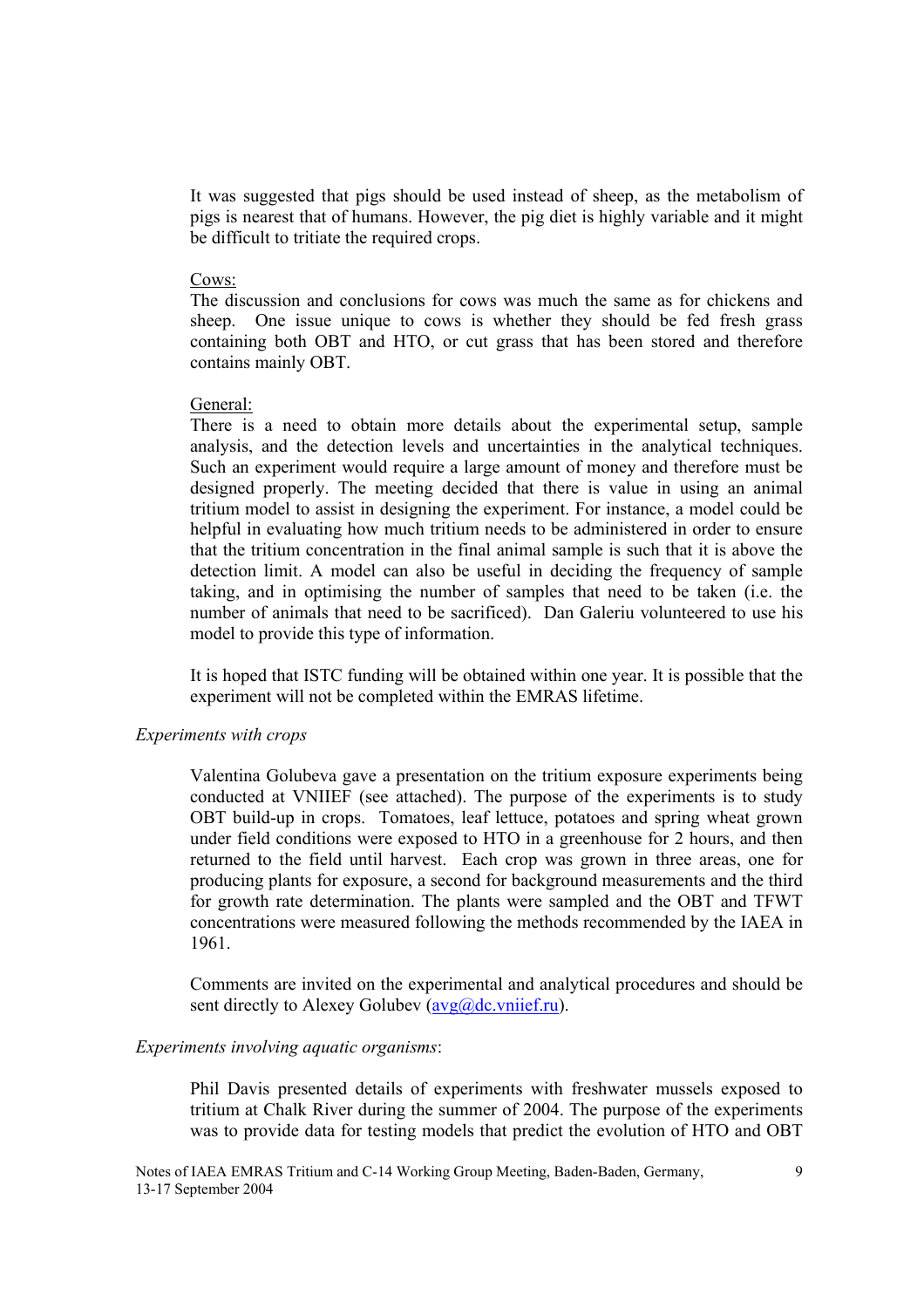in aquatic organisms exposed to an abrupt change in ambient tritium concentrations. Mussels were obtained from the Ottawa River upstream from Chalk River, transported in buckets to Perch Lake (travel time about 0.5 hr) and transplanted into cages in the lake. 64 mussels were transplanted into each of 4 cages, two of which had bare bottoms and 2 of which had 10 cm of lake sediment on their bottoms. From visual inspection, the mussels were functioning normally soon after transplantation. All mussels were 9-11 cm in diameter, but their age was unknown. The mussels were sampled every hour for the first two hours after transplantation and then at increasing times up to 50 days. HTO and OBT concentrations and the mass of soft tissue were measured in each sample. Water samples were taken every day and sediment samples were taken at the same time the mussels were collected. There is a possibility to follow tritium decay in the mussels by moving 'old' mussels from Perch Lake to the Ottawa River next year. A draft scenario description should be available at the spring meeting.

It would be useful to have additional data sets on fish but none is known. Experiments with larger fish are difficult and costly. The possibility of a study involving a commercial fish farm cage in Cardiff Bay was discussed but in the absence of the representative from GE Healthcare no commitment could be made.

## **Definition of OBT**

Yves Belot and Phil Davis suggested the following definition of OBT for consideration by the WG:

*Conceptually, OBT is carbon-bound tritium that is originally formed in living systems through natural environmental or biological processes from HTO (or HT via HTO). In practice, OBT concentrations are best determined experimentally as the activity of non-exchangeable tritium in the combustion water of the sample in question. The experimental value must be corrected if the specific activity of tritium in carbon-bound hydrogen is required. Other types of organic tritium (e.g., tritiated methane, tritiated pump oil or radiochemicals) should be called tritiated organics, which can be in any chemical or physical form.* 

This definition was accompanied by several notes that provided further information and clarification.

It was suggested that the definition would be more accurate if the words "conceptually" and "in practice" were deleted from the first and second sentences respectively. This was accepted.

Most of the further discussion of the definition revolved around the concept of buried hydrogen. The experimental work of Franz Baumgartner suggests that a significant amount of the tritium that remains in the dry matter after washing is not carbon-bound, but instead is attached to large molecules that do not participate in the exchange process. Such molecules are quickly broken down once taken into the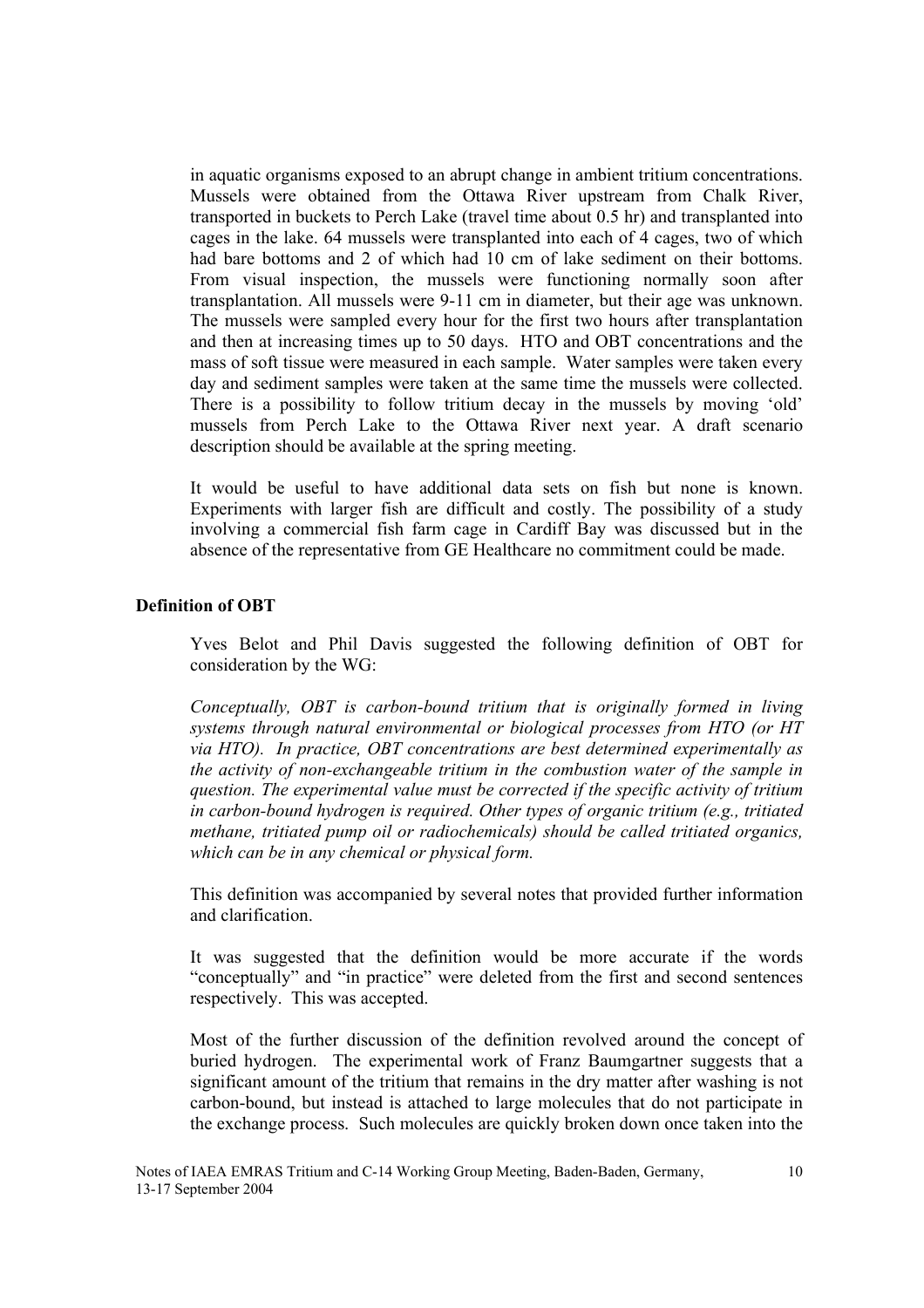body and the associated tritium subsequently acts as HTO rather than OBT. Buried tritium must be considered part of OBT if the analytical techniques presently used to measure OBT are to be preserved. However, it is not clear if the dose coefficients currently in use are consistent with such a definition. They may be since the coefficients are based largely on empirical loss rates observed after ingestion of OBT, which includes buried tritium. Phil Davis will look into this question with dosimetry experts at Chalk River.

## **C-14 datasets**

The following datasets were identified in previous WG meetings:

- EDF data: These involve a continuous release of C-14 to the atmosphere. Endpoints would be C-14 concentrations in ivy leaves and grass. However, few of the plant concentrations were obtained at the locations where air concentrations were measured, and the availability of meteorological data is unknown.
- Imperial College data: These involve plant exposures in chambers similar to the soybean scenario. Endpoints would be C-14 concentrations in cabbage, potatoes and beans. The data appear to be of high quality and are readily available.
- Pickering data: C-14 concentrations are available in all of the samples collected at Pickering for the Pickering tritium scenario. However, concentrations were only slightly above background and it would be difficult to use them to draw definitive conclusions about model performance.
- Wetland data: Data are available in groundwater, surface water, soil (decomposing organic matter), air, vegetation and wild animals (small mammals, amphibians, snakes and insects) at a wetland site on Chalk River property that is contaminated by discharge of C-14 from a waste management area.
- JNC data: These involve a continuous release of C-14 to the atmosphere. The endpoint would be C-14 concentrations in rice. All the required information, including meteorological data, is available and of high quality.
- The Centre for Ecology and Hydrology (UK) has carried out experiments with C-14 on sheep. Part of the data has been published.

Data on C-14 in tree rings in years before and after the Chernobyl accident are also available. However, release rates from Chernobyl were not well defined. The release continued over 10 days and the meteorological conditions were complex. This scenario is not really suitable for this group as it would involve too much dispersion modelling.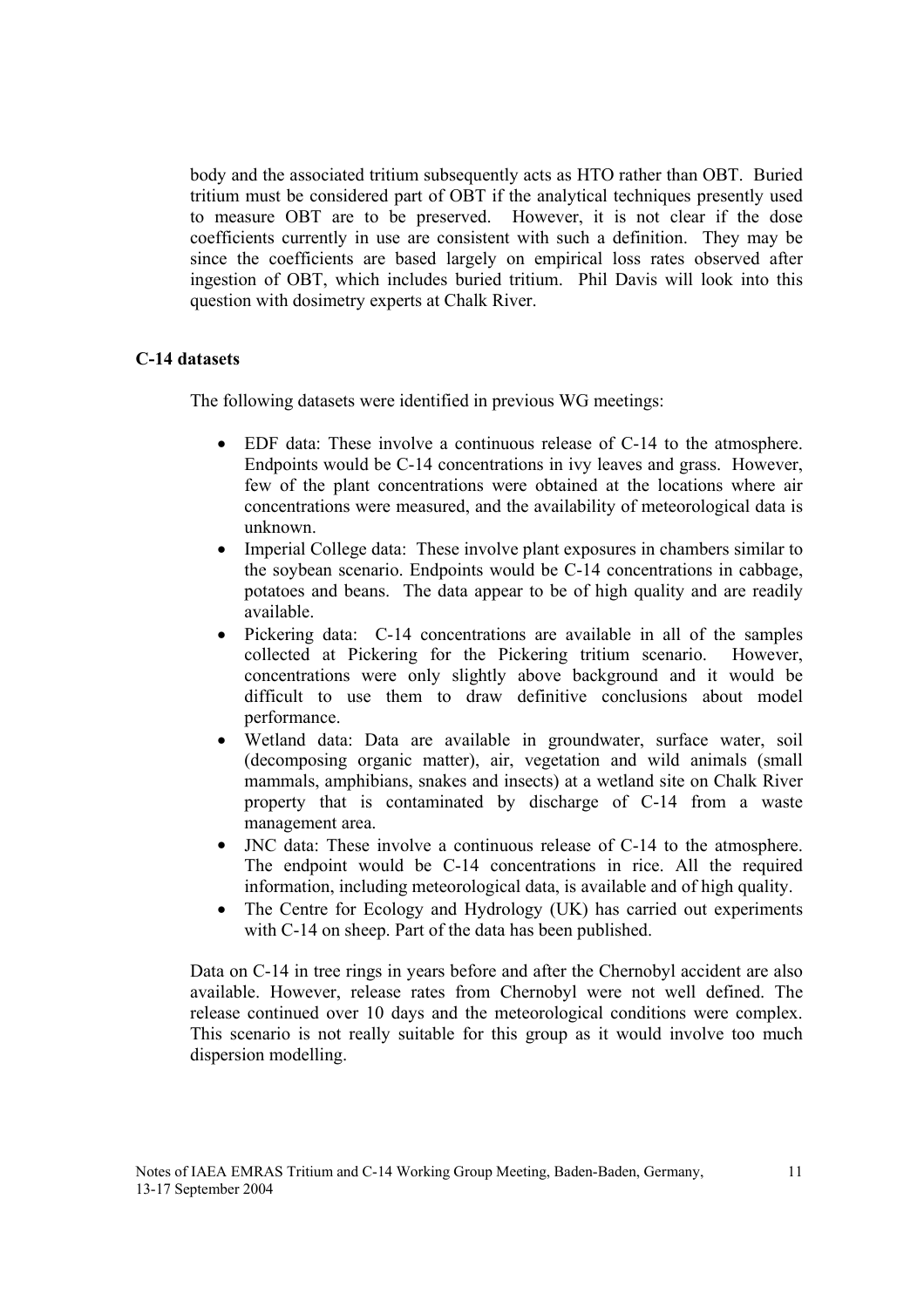Following discussion and expressions of interest by the participants, it was decided to first model a scenario based on the JNC data, followed by a scenario based on the Imperial College Data.

| <b>ITEM</b>           | <b>ACTION</b>                 | <b>PERSON</b>        | <b>DATE</b>             |
|-----------------------|-------------------------------|----------------------|-------------------------|
| Hypothetical scenario | Revise scenario               | P Guetat             | 30 October              |
|                       | Submit results from second    | Modellers            | 20 Jan 2005             |
|                       | round of calculations         | P Guetat             |                         |
|                       | Present results               |                      | Spring meeting          |
| Perch Lake Scenario   | Complete draft report         | P Davis              | 30 Jan 2005             |
|                       | Comments                      | Participants         | 30 March 2005           |
|                       | Final report                  | P Davis              | Spring meeting          |
| Soy bean scenario     | Final report                  | H. Lee               | 30 Jan 2005             |
|                       | Comments                      | Participants         | 30 March 2005           |
|                       | Final report                  | H. Lee               | Spring meeting          |
| C-14 Rice<br>scenario | Draft scenario                | J Koarashi           | <b>Spring Meeting</b>   |
| (tentative)           |                               |                      |                         |
| Pickering Scenario    | Submit revised/new results    | Modellers            | 30 Nov 2004             |
|                       | Submit model descriptions     | Modellers            | 30 Nov 2004             |
|                       | Distribute observed data      | P Davis              | 30 Nov 2004             |
|                       | Draft report                  | P Davis              | 15 April 2005           |
| Pine tree scenario    | Revised scenario              | Y Inoue              | 7 Oct 2004              |
|                       | Results                       | Modellers            | 15 Feb 2005             |
|                       | Present results               | Y Inoue              | Spring meeting          |
| Definition of OBT     | Revise definition             | P Davis              | <b>Spring Meeting</b>   |
| Animal experiments    | Liaise with Obninsk           | <b>B</b> Wierczinski | Ongoing                 |
| Mussel scenario       | Complete discussion of draft  | T Yankovich/AECL     | Spring meeting          |
|                       | scenario<br>Finalize scenario | T Yankovich          | Plenary<br>meeting 2005 |

## **Future Work Programme**

## **Next Meeting**

The next meeting is provisionally scheduled for Cardiff (UK) in mid to late April 2005.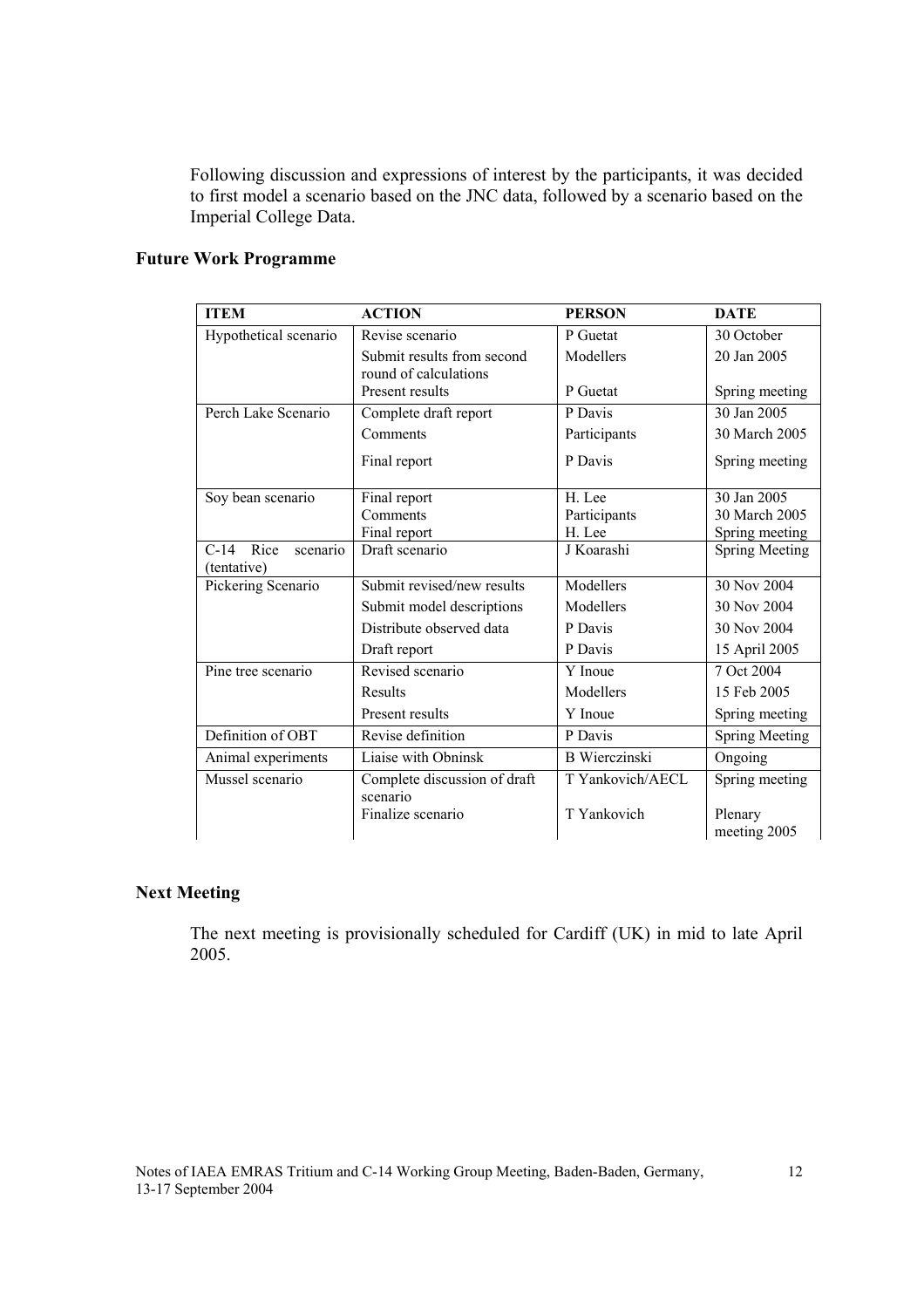#### **Further Information**

Information on the activities within EMRAS generally and on the Tritium and C-14 WG in particular (including the scenarios being used for model testing), can be obtained from the following people, respectively:

Mr. M Balonov (Scientific Secretariat) Unit Head Dischargeable Waste Unit Waste Safety Section Division of Radiation and Waste Safety Department of Nuclear Safety International Atomic Energy Agency Wagramerstrasse 5 P.O.Box 100, A-1400, Vienna, Austria Phone: (43 1) 2600-22854 Fax: (43 1) 2600-29653 E-mail: m.balonov@iaea.org

Mr. P. Davis (Working Group Leader) Senior Scientist, Environmental Technologies Branch, Station 51A Atomic Energy of Canada Limited (AECL) Chalk River Laboratories Chalk River, Ontario, K0J 1J0 Canada Tel: +1 (613) 584-8811 x3294 Fax: +1 (613) 584-1221 Email: davisp@aecl.ca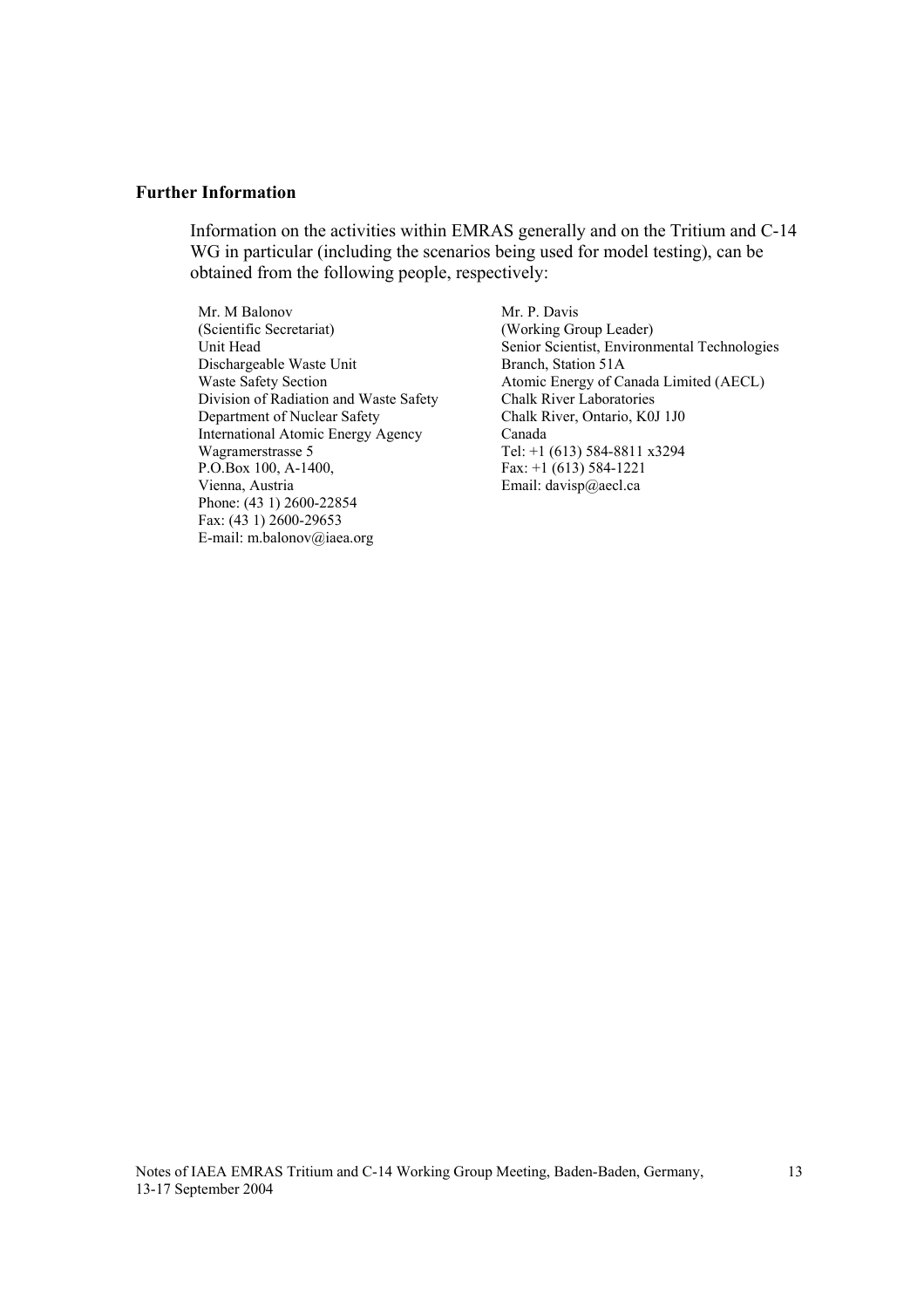## **ANNEX A: List of Participants at the 3rd EMRAS Tritium and C-14 Working Group Meeting, Baden-Baden, Germany (13-17 September 2004).**

| Mr J. Aign                                   | Ms M. Atarashi-Andoh                               |
|----------------------------------------------|----------------------------------------------------|
| Technische Universität München               | Research Group for Terrestrial Environment         |
| Institut für Radiochemie                     | Department of Environmental Science                |
| Walther-Meissner-Strasse 3                   | Japan Atomic Energy Research Institute             |
| 85748 Garching                               | Tokai-mura                                         |
| <b>GERMANY</b>                               | Naka-gun                                           |
| Tel: 089 289 14342                           | Ibaraki 319-1195                                   |
| Fax: 089 289 12204                           | <b>JAPAN</b>                                       |
| Email: Jörg.Aign@Radiochemie.de              | Tel: +81 29 282 5246                               |
|                                              |                                                    |
| homepage: www.radiochemie.de                 | Fax: +81 29 282 6757                               |
|                                              | Email: mariko@popsvr.tokai.jaeri.go.jp             |
| Mr. F. Baumgärtner                           | Mr. T Cabianca                                     |
| Director Emeritus, Institute für Radiochemie | Dischargeable Waste Unit, Waste Safety Section     |
| Technische Universität München               | Division of Radiation and Waste Safety             |
| Grosostrasse 10d                             | Department of Nuclear Safety                       |
| D-82166 Gräfelfing                           | <b>International Atomic Energy Agency</b>          |
| <b>GERMANY</b>                               | Wagramerstrasse 5                                  |
| Tel: +49 (89) 851-347                        | P.O.Box 100, A-1400,                               |
| Fax: +49 (89) 854-4487                       | Vienna, AUSTRIA                                    |
| Email: bgt@rad.chemie.tu-muenchen.de         | Phone: (43 1) 2600-22679                           |
|                                              | Fax: (43 1) 2600-29653                             |
|                                              | Email: t.cabianca@iaea.org                         |
|                                              |                                                    |
| Mr D. Cutts                                  | Mr. P. Davis                                       |
| Food Standards Agency                        | Senior Scientist, Environmental Technologies       |
| <b>Aviation House</b>                        | Branch, Station 51A                                |
| 125 Kingsway                                 | Atomic Energy of Canada Limited (AECL)             |
| London                                       | <b>Chalk River Laboratories</b>                    |
| WC2B 6NH                                     | Chalk River, Ontario, K0J 1J0                      |
| <b>UNITED KINGDOM</b>                        | <b>CANADA</b>                                      |
| Tel: +44 207 276 8728                        | Tel: +1 (613) 584-8811 x 3294                      |
| Fax: +44 207 276 8751                        | Fax: $+1$ (613) 584-1221                           |
| Email: darren.cutts@foodstandards.gsi.gov.uk | Email: davisp@aecl.ca                              |
|                                              |                                                    |
| Mr D. Galeriu                                | Ms V. Golubeva                                     |
| Senior Scientist                             | Russian Federal Nuclear Centre                     |
| Life and Environmental Physics Department    | Russian Research Institute of Experimental Physics |
| <b>IFIN-HH</b>                               | Sarov                                              |
| PO Box MG-6                                  | Nizhny-Novgorod Region                             |
| <b>Bucharest</b>                             | Pr Mira 37                                         |
| <b>ROMANIA</b>                               | 607188                                             |
| Tel: +7021 707 2359                          | <b>RUSSIA</b>                                      |
| Fax: +7021 457 7770                          | Email: avg@dc.vniief.ru                            |
| Email: galdan@ifin.nipne.ro                  |                                                    |
| $d$ angaleriu@yahoo.com                      |                                                    |
|                                              |                                                    |
|                                              |                                                    |

Notes of IAEA EMRAS Tritium and C-14 Working Group Meeting, Baden-Baden, Germany, 13-17 September 2004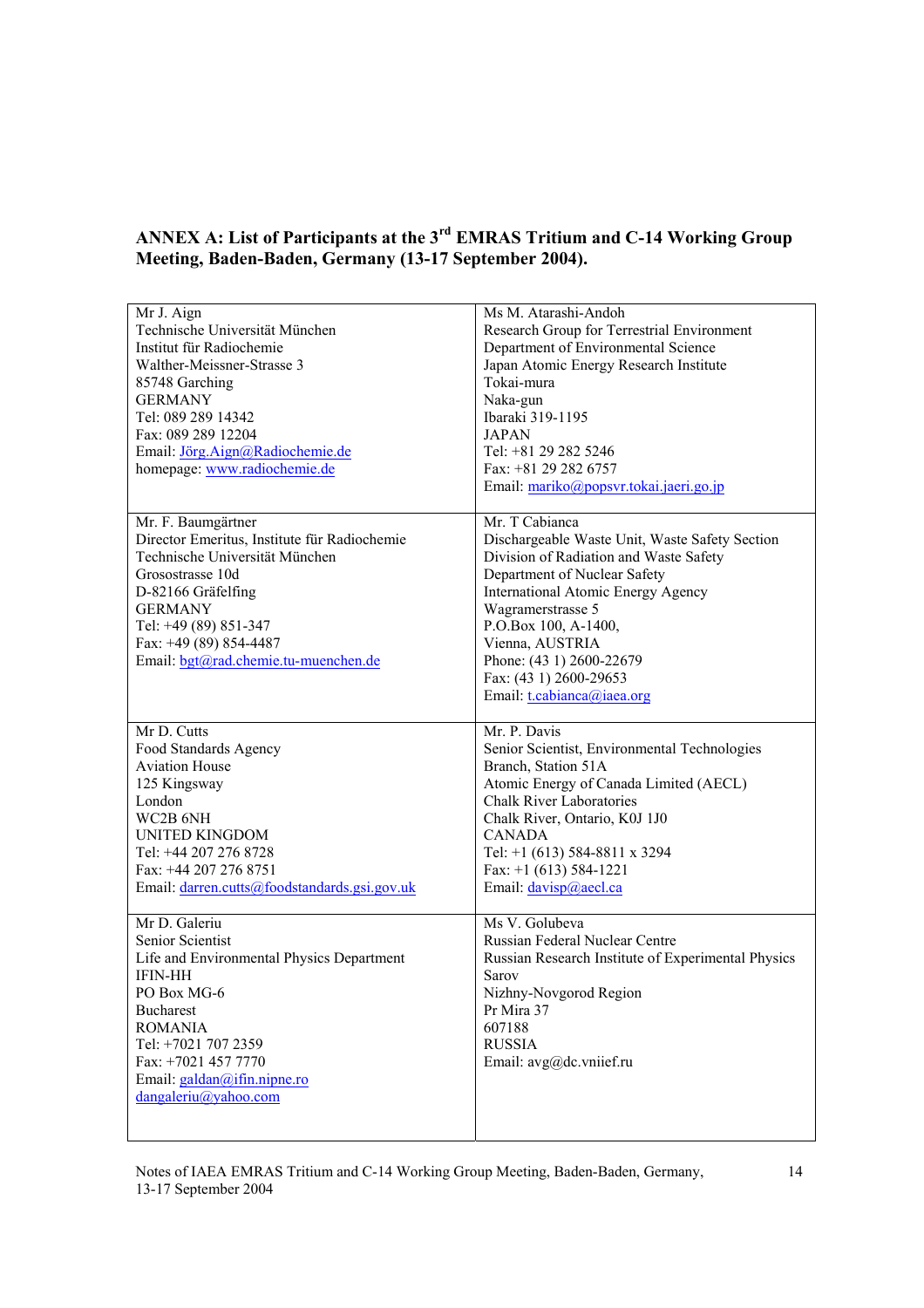| Mr. P. Guetat<br>Deputy Head of Radioanalyze Clinic Environment,<br>CEA/DAM/DASE/RCE<br>Commissariat à l'Energie Atomique (CEA)<br>Centre de Bruyères le Chatel<br><b>B.P.</b> 12<br>F-91680 Bruyeres le Chatel<br><b>FRANCE</b><br>Tel: +33 (1) 6926-4543 (Secretary)<br>Fax: $+33$ (1) 6926-7065<br>Email: <i>philippe.guetat@cea.fr</i> | Mr. Y. Inoue<br>Visiting Researcher,<br>National Institute of Radiological Sciences (NIRS)<br>9-1, Anagawa 4-chome<br>Inage-ku<br>263-8555 Chiba-shi<br><b>JAPAN</b><br>Tel: $+81$ (43) 206-3051<br>Fax: $+81$ (43) 251-7819<br>Email: yoshi_inoue2001@hotmail.com |
|--------------------------------------------------------------------------------------------------------------------------------------------------------------------------------------------------------------------------------------------------------------------------------------------------------------------------------------------|--------------------------------------------------------------------------------------------------------------------------------------------------------------------------------------------------------------------------------------------------------------------|
| Mr H. Kakiuchi<br>Researcher<br>Terrestrial Science Research Group<br>Department of Radioecology<br><b>Institute of Environmental Sciences</b><br>I-7, Ienomae, Obuchi, Rokkasho<br>Amori 039-3212<br><b>JAPAN</b><br>Tel: +81 175 71 1357<br>Fax: +81 175 71 1492<br>Email: ckhsd@ies.or.jp                                               | Ms J. Koźar Logar<br>QA manager of B Spectrospcopy Lab<br>Josef Stefan Institute<br>Jamora<br>1000 Lubljana<br><b>SLOVENIA</b><br>Fax: +386 1477 3811<br>Email: jasmine.logar@ijs.si                                                                               |
| Mr S. Mavrin<br>Russian Federal Nuclear Centre<br>Russian Research Institute of Experimental Physics<br>Sarov<br>Nizhny-Novgorod Region<br>Pr Mira 37<br>607188<br><b>RUSSIA</b><br>Email: mavrin@dep19.vniief.ru                                                                                                                          | Mr N. Momoshima<br>Faculty of Science<br>Kumamoto University<br>2-39-1 Kurokami<br>Kumamoto 860-8555<br><b>JAPAN</b><br>Tel: +81 96 342 3469<br>Fax: Same<br>Email: momoenv@sci.kumamoto-u.ac.jp                                                                   |
| Mr L. Patryl<br>Commissariat à l'Energie Atomique (CEA)<br>Centre de Bruyères le Chatel<br><b>B.P.</b> 12<br>F-91680 Bruyeres le Chatel<br><b>FRANCE</b><br>Tel: +3316926 5133<br>Fax: +331 6926 7065<br>Email: <u>luc.patryl@fnee.fr</u>                                                                                                  | Mr W. Raskob<br>Forschungszentrum Karlsruhe<br>IKET, Bau 433<br>Postfach 3640<br>76021 Karlsruhe<br><b>GERMANY</b><br>Tel. (49) 724782 2480<br>Fax. (49) 724782 5508<br>Email wolfgang.raskob@iket.fzk.de                                                          |
| Ms A. Venter<br><b>Enviros Consulting</b><br>Telegraphic House<br>Waterfront Quay<br>Salford Quays<br>Manchester<br>M50 3XW<br><b>UNITED KINGDOM</b><br>Tel: +44 161 874 3617<br>Fax: +44 161 848 0181<br>Email: ansie.venter@enviros.com                                                                                                  | Ms B. Wierczinski<br>Technische Universität München<br>Institut für Radiochemie<br>Walther-Meissner-Strasse 3<br>85748 Garching<br>Telefon: 089 289 14342<br>Fax: 089 289 12204<br>e-mail: Birgit.Wierczinski@Radiochemie.de<br>homepage: www.radiochemie.de       |

Notes of IAEA EMRAS Tritium and C-14 Working Group Meeting, Baden-Baden, Germany, 13-17 September 2004